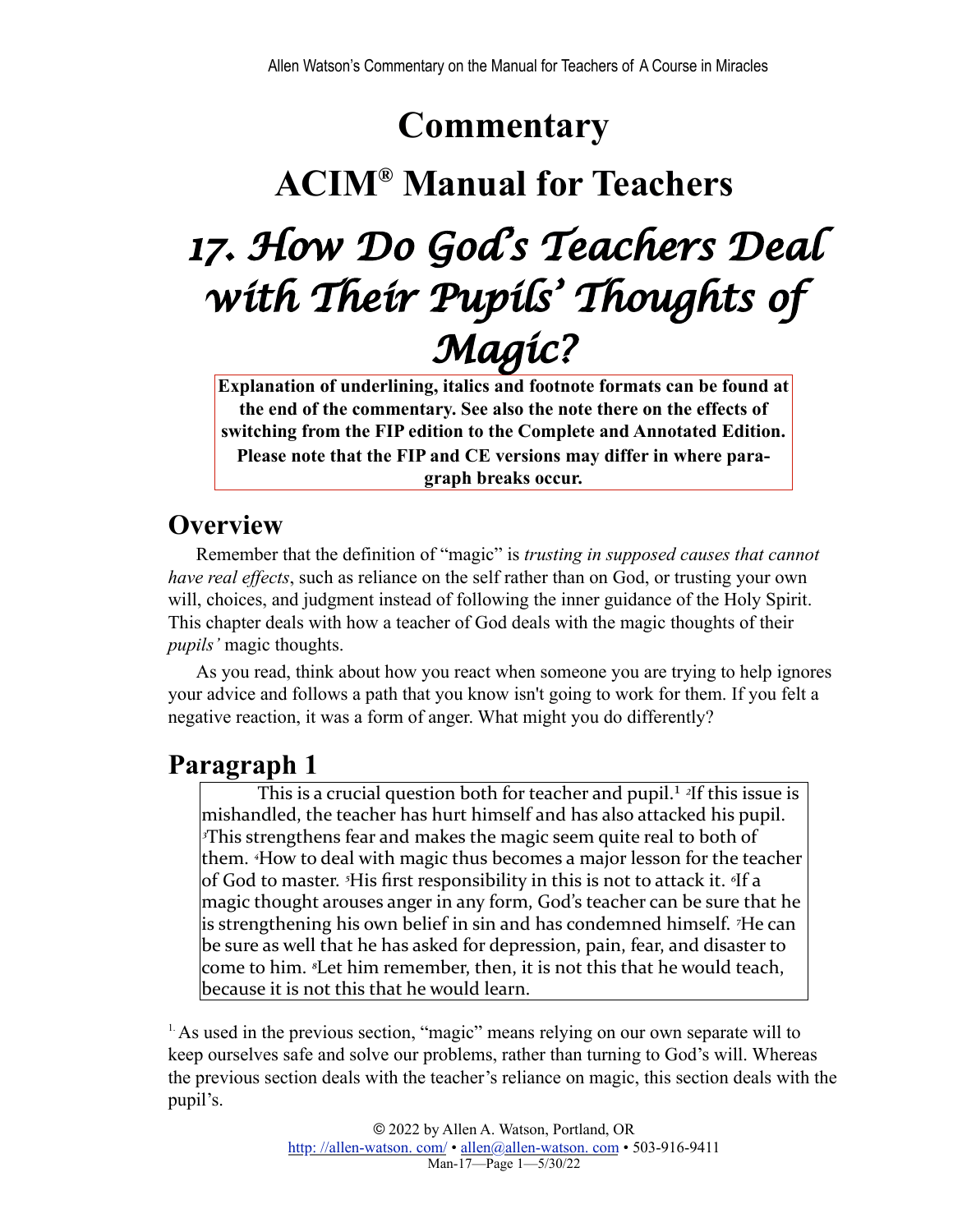How someone in the role of teacher handles the ill-advised actions of their pupil is crucial, because mishandling the situation can hurt the teacher and become an attack on the pupil  $(1:1-2)$ . A negative reaction on the part of the teacher can make the magic thought (the self-made fix to the pupil's problem) seem real and frightening to both of you (1:3). We learned in the previous section (16.8:5–6; 16:9:2–6) that magic thoughts are not fearful, they are actually meaningless, and have no effect, and that's part of what we need to learn and therefore teach. Reacting with anger or fear to the mistakes of others teaches the wrong lesson, so this is a "major lesson for the teacher of God to master"  $(1;4)$ .

The first thing to put into practice when responding to someone's self-directed and ineffectual choices is, "Don't attack their choice!" (1:5) You may feel frustrated, impatient, and irritated. If you find yourself getting angry with someone you are trying to help you can be sure that you are strengthening your own belief in sin. You have granted reality and meaning to something that is basically meaningless. You've condemned yourself by becoming angry (1:6).

1:7 tells us that by attacking someone's magic thinking we have "asked for depression, pain, fear, and disaster to come upon" us. It isn't clear at first how that works, why these things result from our attack upon magic thinking. Let's unpack a bit.

*Depression*: This isn't hard to understand. If the person I'm trying to help decides to solve their own problem with some external diversion (e.g., a new relationship, drink or drugs, an exciting new hobby or trip) I may feel depressed because my help is being ignored. I'm feeling ineffectual.

*Pain*: How is my anger at magic thoughts asking for pain? I'm attacking, and that always brings a response of attack. My anger as my pupils foolishness is a kind of grievance about them. Lesson 68 says. "If I hold grievances I am attacking love, and therefore attacking my Self."

*Fear*: How am I asking for fear? Attack thoughts lead to guilt, and therefore to fear of punishment or retribution.

*Disaster*: By getting angry at my pupil I am anticipating disaster, and my belief in the inevitability of disaster will grant reality to it.

As a teacher of God I do not want to teach depression, pain, fear, and disaster, because those things are not what I want to learn. I want to learn love and acceptance. Therefore, anger is an inappropriate response. The appropriate response will be discussed shortly, and in the next chapter we'll see how magic thoughts can be corrected.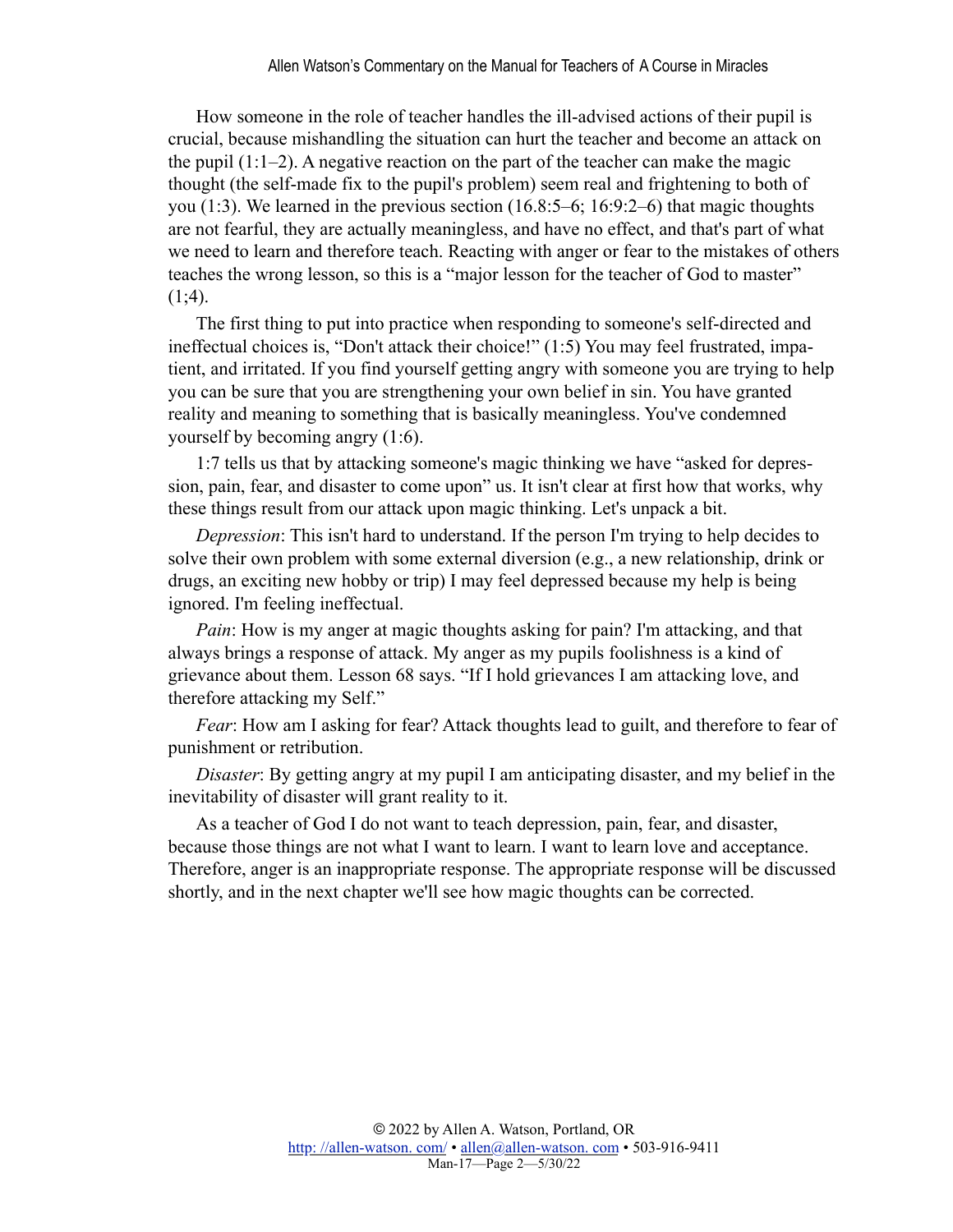## **Paragraph 2**

<span id="page-2-4"></span><span id="page-2-3"></span>**2** There is, however, a temptation to respond to magic in a way that actually reinforces it.<sup>2</sup> <sup>2</sup>Nor is this always obvious. <sup>3</sup>It can, in fact, be easily concealed beneath a wish to help. <sup>4</sup>It is this double wish that makes the help of little value, and must lead to undesired outcomes.<sup>3</sup> <sup>5</sup>Nor should it be forgotten that the outcome that results will always come to teacher and to pupil. <sup>*«How many times has it been emphasized that you give but to*</sup> yourself?<sup>4</sup> <sup>7</sup>And where could this be better shown than in the kinds of help the teacher gives to those who need his aid? <sup>*§*</sup>Here is his gift most clearly given him, for he will give only what he has chosen for himself. *<sup>9</sup>And* in this  $\left| \right|$  gift is his judgment upon the holy Son of God.

<span id="page-2-5"></span>When we respond to magic thoughts in someone with anger, our response actually *reinforces* those magic thoughts. That isn't always obvious. It's tempting to respond with anger, if only mild annoyance, because it can seem like "a wish to help," and often we will veil our anger by presenting it that way. For instance, "I'm angry only because I am trying to help you, and you aren't listening!" (2:1–3). That kind of duplicity always leads "to undesired outcomes" such as fear or resentment (2:4). Anger is always harmful, even when you kid yourself that it comes from good intentions.

One very important thing to remember here is that the outcome falls not just on the pupil, but on the teacher as well (2:5). In Lesson 196 we read:

*"All that I do, I do unto myself.* If I attack, I suffer. But if I forgive, salvation will be given me."

So if you attack your pupil you always are attacking yourself as well. "You give but to yourself (2:6). The relationship between teacher and pupil is the perfect example of this principle. What you give to your pupil redounds to you. This is clearer in the teacherpupil relationship than anywhere else (2:7–8). You always give what you have chosen for yourself. The gift you choose to give, whether one of love or one of anger, is your judgment on the holy Son of God (2:9). As it is stated back in the Text, Chapter 8:

"As you see him, you will see yourself. As you treat him, you will treat yourself. As you think of him, you will think of yourself. Never forget this, for in him you will find yourself or lose sight of yourself" (T-8.II.6:2-5 (CE)).

<span id="page-2-0"></span><sup>2</sup>. This refers to responding to magic with anger and attack. As the previous paragraph explains, doing so "makes the magic seem quite real to both of them" (1:3)—it reinforces the reality of the magic.

<span id="page-2-1"></span><sup>[3.](#page-2-4)</sup> The "double wish," which plays a crucial role in this section, is the "wish to help" that is on the surface and the anger that is concealed beneath it, which is essentially a wish to *hurt*.<br><sup>4</sup> This is not only one of the most oft-repeated ideas in the Course, but it is also one that

<span id="page-2-2"></span>the Course frequently identifies as such. See M-4.VII.1:6 ("This has been emphasized throughout the text and the workbook") and the footnote referenced in that line.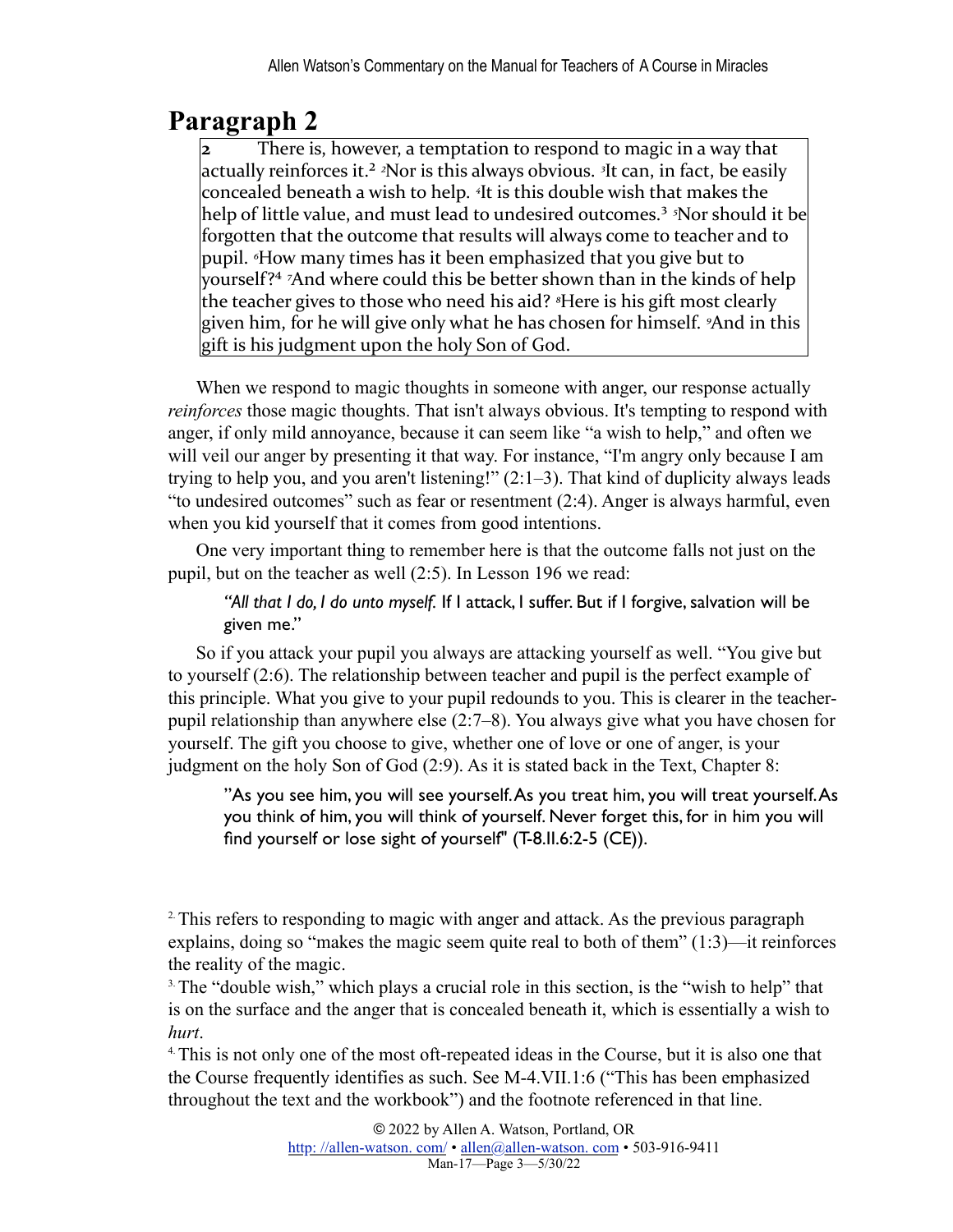That is true of every encounter because every encounter is a holy one, but it can be see best in the kind of situation where someone has approached you asking for help. You offer them what you are giving to yourself.

#### **Paragraph 3**

<span id="page-3-3"></span>**3** It is easiest to let error be corrected where it is most apparent, and errors can be recognized by their results.<sup>5</sup> <sup>2</sup>A lesson truly taught can lead to nothing but release for teacher and pupil, who have shared in one intent. *a*Attack can enter only if perception of separate goals has entered. *And* this must indeed have been the case if the result is anything but joy. <sup>*The single*</sup> aim of the teacher turns the divided goal of the pupil into one direction, with the call for help becoming his one appeal.<sup>6</sup> <sup>*«*This then is easily re-</sup> sponded to with just one answer, and this answer will enter the teacher's mind unfailingly. <sup>7</sup>From there it shines into his pupil's mind, making it one with his. $\rm ^7$ 

<span id="page-3-5"></span><span id="page-3-4"></span>What is the easiest way to recognize when you are reacting inappropriately to someone you are trying to help? By the results you see in yourself and your pupil (3:1). What happens? You are actually fighting one another. Barriers go up. Trust dwindles or disappears.

If you are teaching "truly" the result will always be release for both of you (3:2). The two of you have joined together with one intent, and that is always liberating. It always produces joy. What generates anger in a teacher? The anger referred to in sentence 3 is the teacher's anger. You believe you detect an agenda in the pupil that is not the same as yours; that's how anger enters your mind (3:3). That perception of separate intents by the teacher *must be the case* if the result is not release and joy (3:4). Notice how it's what is going on in *your* mind that determines the outcome!

<span id="page-3-0"></span><sup>[5.](#page-3-3)</sup> This provides the solution to the problem that it is difficult to recognize anger in response to magic thoughts, given that it is "easily concealed beneath a wish to help" (2:3). The way to recognize its presence in the teacher's response is through the *results* of that response.

<span id="page-3-1"></span><sup>[6.](#page-3-4)</sup> The "single aim" comes from the teacher relinquishing the second half of the "double" wish" (2:4)—the wish to hurt—so that only the wish to help remains. The teacher's "single aim" will then enable the pupil to resolve his *own* double wish. He has had a wish to *be* helped and a wish to *resist* help. This resistance to help has no doubt been partly an act of self-protection in the face of the teacher's wish to hurt. But now that the pupil sees that the teacher *only* wishes to help, he is able to let resistance go and unify his mind behind his wish to *be* helped. So now, his "one appeal" to the teacher is a "call for help": In one form or another, he sincerely asks the teacher to help him move beyond his magic thoughts.

<span id="page-3-2"></span> $7$ . The "one answer" is the answer that will help the pupil move beyond his magic thoughts. This will shine into the teacher's mind (from the Holy Spirit) and will then be accepted by the pupil because now he *wants* the teacher's help.

> © 2022 by Allen A. Watson, Portland, OR http://allen-watson.com/ • allen@allen-watson.com • 503-916-9411 Man-17—Page 4—5/30/22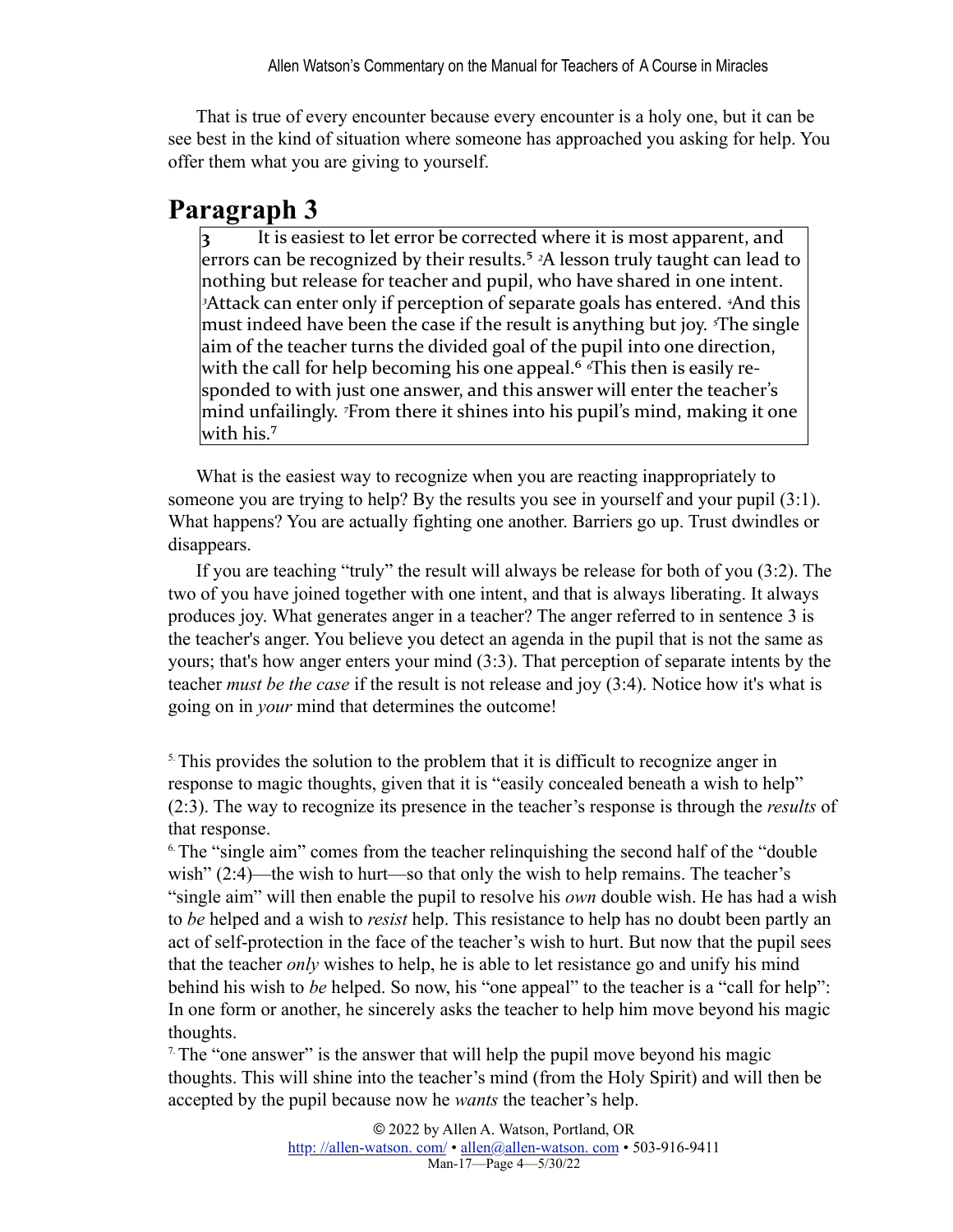What does a successful interaction look like? You as the teacher maintain your "single aim" of healing, of being "truly helpful." You don't listen to your ego's desire to attack. When you do that, successfully avoiding the perception of divided intent in your pupil and trust that, in their heart of hearts, they want only healing, their divided goal turns into one direction: their call for help (3:5). Listen to these words from Chapter 12 for a more detailed description of this process:

"There is but one interpretation of all motivation that makes any sense, and because it is the Holy Spirit's judgment, it requires no effort at all on your part. Every loving thought is true. Everything else is an appeal for healing and help. That is what it is, regardless of the form it takes. Can anyone be justified in responding with anger to a plea for help? No response can be appropriate except the willingness to give it to him, for this and only this is what he is asking for. Offer him anything else, and you are assuming the right to attack his reality by interpreting it as you see fit."

"Perhaps the danger of this to your own mind is not yet fully apparent, but this by no means signifies that it is not perfectly clear. If you maintain that an appeal for help is something else, you will react to something else, and your response will be inappropriate to reality as it is, but not to your perception of it. This is poor reality testing by definition. There is nothing to prevent you from recognizing all calls for help as exactly what they are except your own perceived need to attack. It is only this that makes you willing to engage in endless "battles" with reality, in which you deny the reality of the need for healing by making it unreal" (T-12.I.3–4(CE)).

The only reason we perceive attack in another is our own "perceived need to attack. " Otherwise we will see always see an appeal for help "regardless of the form it takes." If we refuse to see anything but a call for help, we are affirming the reality of that call in our brother or sister and denying the reality in them of any need to attack. *Our steadfast belief in that call for help in them causes that call to be the only reality they acknowledge.* Their ego-driven motivation will be undermined by love.

Once teacher and pupil join in the one intent of healing, we can respond to the call with "just one answer," with the call for love being met with love, and "this answer will enter the teacher's mind unfailingly." That is, the Holy Spirit will teach you in that moment exactly what to say or do to extend love. That love then "shines into [your] pupil's mind, making it one with [yours]" (3:6–7).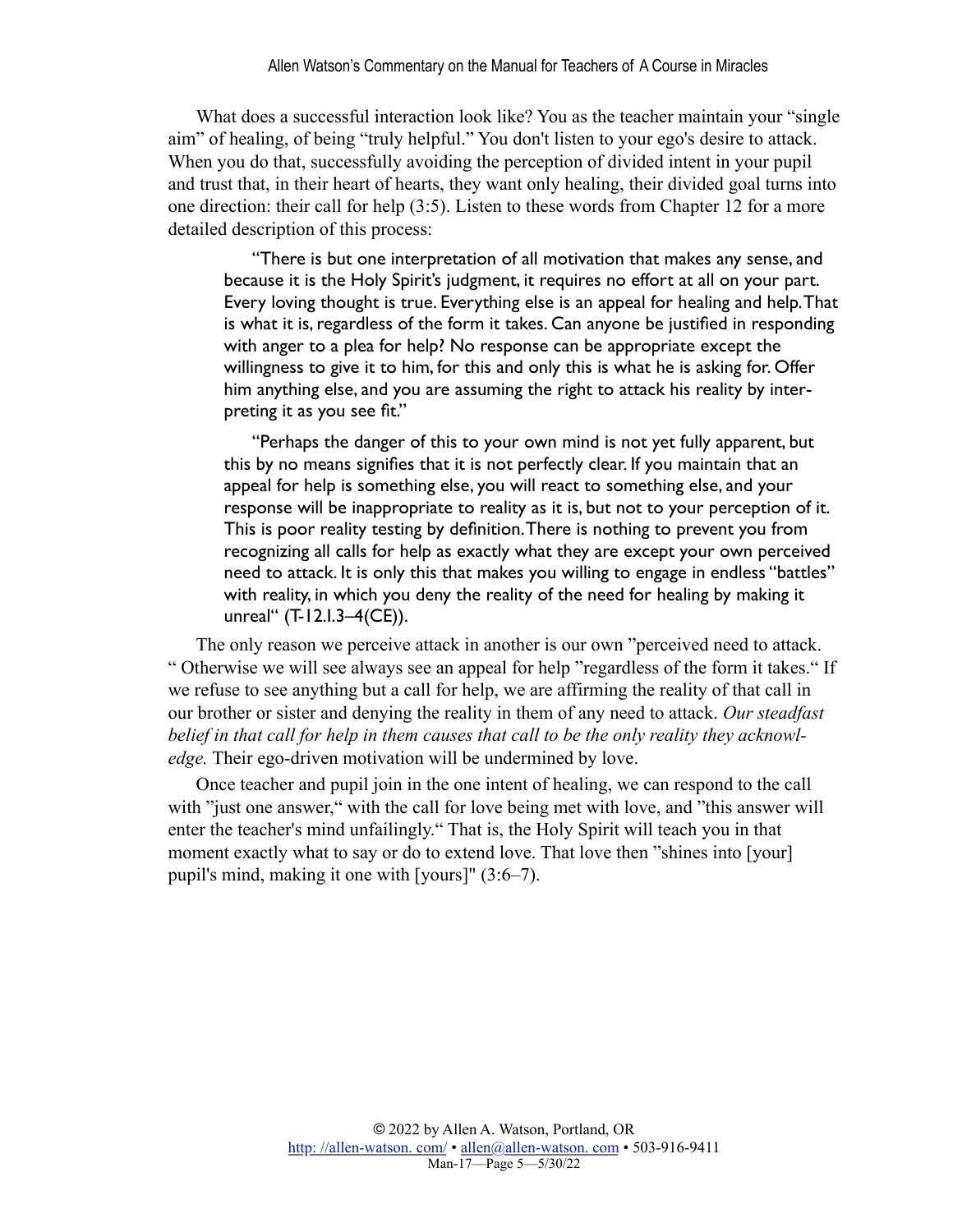## **Paragraph 4**

<span id="page-5-2"></span>Perhaps it would be helpful to remember that no one can be angry at a fact.<sup>8</sup> <sup>2</sup>It is always an interpretation that gives rise to negative emotions, regardless of their seeming justification by what appears as facts. <sup>3</sup>Regardless, too, of the intensity of the anger which is aroused. <sup>4</sup>It may be merely slight irritation, perhaps too mild to be even clearly recognized. <sup>*S*</sup>Or it may also take the form of intense rage accompanied by thoughts of violence, fantasied or apparently acted out.<sup>9</sup> <sup>*o*</sup>It does not matter. <sup>7</sup>All of these reactions are the same. <sup>*«*They obscure the truth, and this can never be a matter</sup> of degree. <sup>*PEither truth is apparent or it is not. <sup>10</sup>It cannot be partially</sup>* recognized. <sup>11</sup>Who is unaware of truth must look upon illusions.

<span id="page-5-3"></span>Here in 4:1 we are going over some of the same ground as the quotation I just gave from Chapter 12, about how we misinterpret calls for love as attack. "No one can be angry at a fact... [only to] an interpretation" (4:1–2). If you think you are seeing or hearing something that "makes" you angry, you are wrong. You are not reacting to the fact of the ,situation, only to your interpretation of it. We all too often insist on mistaking "what appears" as if they are the facts, and use them to justify our negative emotions. Yet Jesus affirms here that *regardless* of how appearances *seem* to justify our negative emotions, they just don't. The cause is always our *misinterpretation* of the appearances. It does not matter how great or how slight the anger is; it always comes from our interpretations. Lesson 21 says much the same thing as sentences 4 and 5 here:

"The anger may take the form of any reaction ranging from mild irritation to rage. The degree of the emotion you experience does not matter. You will become increasingly aware that *a slight twinge of annoyance is nothing but a veil drawn over intense fury* (my emphasis).

Try, therefore, not to let the "little" thoughts of anger escape you in the practice periods" (W-pI.21.2:3-3:1 (FIP)).

It may be so slight as to be barely recognizable as anger, or it can be intense rage, thoughts of violence, perhaps even violence acted out (4:4–5). "It does not matter" (4:6). Every degree of anger is the same in its effects: They all mask the truth (that is, the call for love). That isn't a matter of degree. A twinge of annoyance is the same as intense fury! As C.S. Lewis once observed, "There is no such thing as being a little pregnant." There is no such thing as "a little angry." Anger is anger; truth is truth, and either truth is apparent or it is not (4:7–9). You cannot *partially* recognize the truth. Either you see it or you don't (4:10). Anger is a refusal to look at the truth (the call for love) and always results in the perception of illusions (forms of attack) (4:11).

*Summing up*: The teacher of God's task is to refuse to listen to the ego's interpretations of people or things and to ask the Holy Spirit for His perception of the truth, which

<span id="page-5-1"></span><span id="page-5-0"></span><sup>[8.](#page-5-2)</sup> Remembering that anger does not reflect the facts "would be helpful" because this is what allows the teacher to let go of his anger, thus restoring his "single aim" to help. <sup>[9.](#page-5-3) "</sup>Apparently acted out" means physically acted out in this apparent world.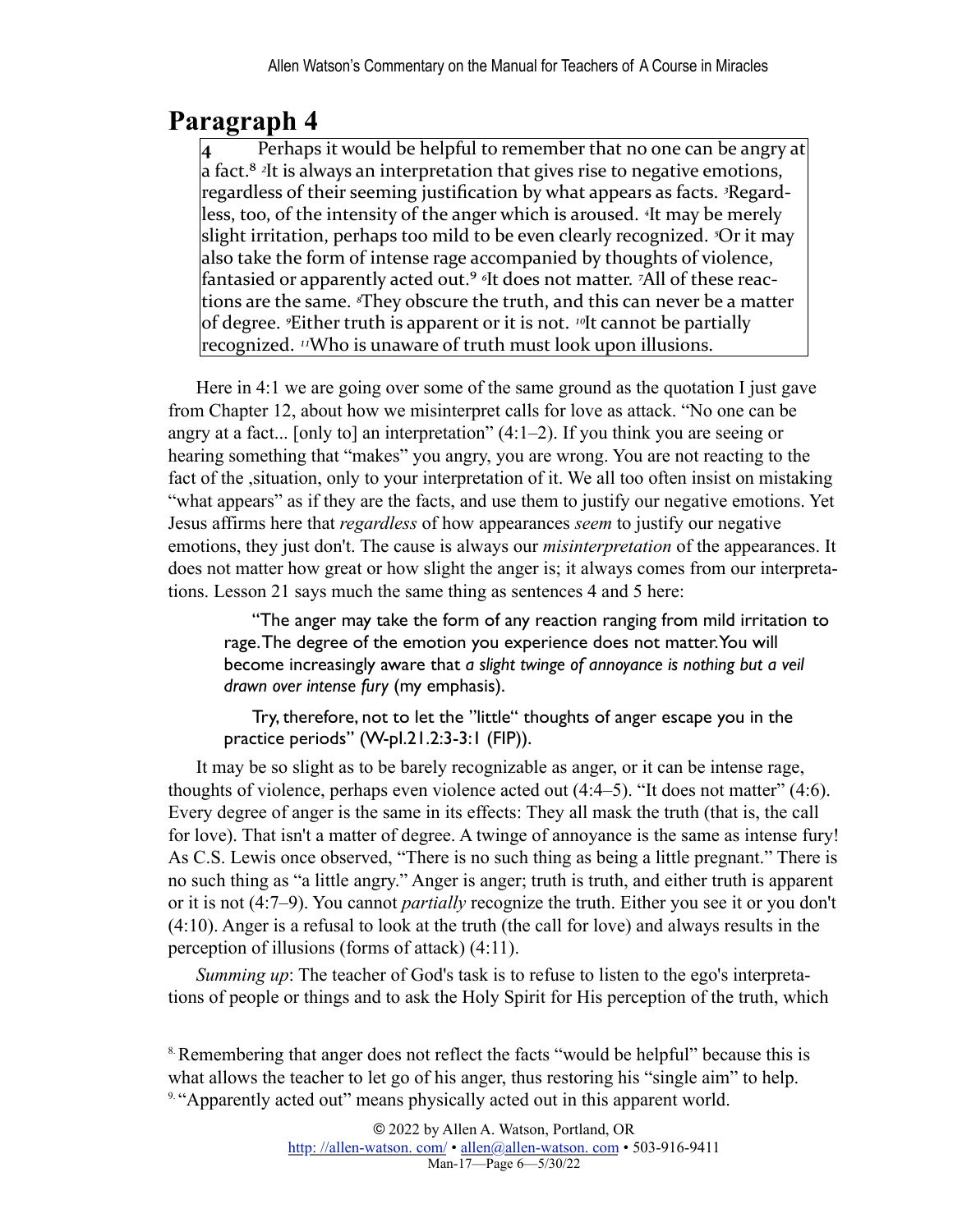is always a call for love. Such a call always calls for one response: love. And when we offer love, it elicits a loving response from others.

It's true that when Jesus offered love to all, he was crucified. That didn't stop him. He saw it as a profound call for love, and offered the love being called for, saying out loud, "Father, forgive them. They know not what they do." That loving response has born fruit down through the millenia since.

#### **Paragraph 5**

<span id="page-6-1"></span>Anger in response to perceived magic thoughts is a basic cause of fear. <sup>2</sup>Consider what this reaction means, and its centrality in the world's thought system becomes apparent. <sup>3</sup>A magic thought, by its mere presence, acknowledges a separation from God. <sup>4</sup>It states, in the clearest form possible, that the mind which thinks the thought believes it has a separate will that can oppose the will of God and succeed.<sup>10</sup> *<sup>5</sup>*That this can hardly be a fact is obvious, yet that it can be believed as fact is surely so. <sup>7</sup>And herein lies the birthplace of guilt. <sup>*§*</sup>Who usurps the place of God and takes it for himself now has a deadly "enemy." <sup>9</sup>And he must stand alone in his protection, and make himself a shield to keep him safe from fury that can never be abated and vengeance that can never be satisfied.

This paragraph begins an in-depth look at the psychology of reacting with anger to magic thoughts. Paragraphs 5 and 6 examine the self-replicating nature of magic thoughts and how they lead to guilt and fear. Paragraph 7 then shows how our reaction of anger to magic thoughts in another is caused by "sleeping guilt" over our own magic thoughts. Our anger over another person's magic thought "is a basic cause of fear" *in us* (5:1). We'll need to follow a long, tangled thread of thought to see the connection and "its centrality in the world's thought system" (5:2). Hopefully by the end that centrality will become apparent to us. The tangled thread begins, not with your pupil's magic thought, but with *yours*, a magic thought in you that takes shape in you before you even encounter your pupil.

Fix in your mind that a magic thought means a belief in reliance on oneself, n one's own wisdom and resources, rather than on God. First then, be aware that when anyone harbors such a magic thought, its very presence is based upon a belief in separation from God (5:3). A magic thought *presupposes* a separation from God. When your mind embraces a magic thought, you believe that you have "a separate will that can oppose the will of God and succeed" (5:4).

<span id="page-6-0"></span> $10$ . When we entertain magic thoughts, we believe that keeping us safe is not God's role, but the role of our own separate will. This implies that we believe our separate will can "oppose" God—in this case, by trying to take over His function of keeping us safe.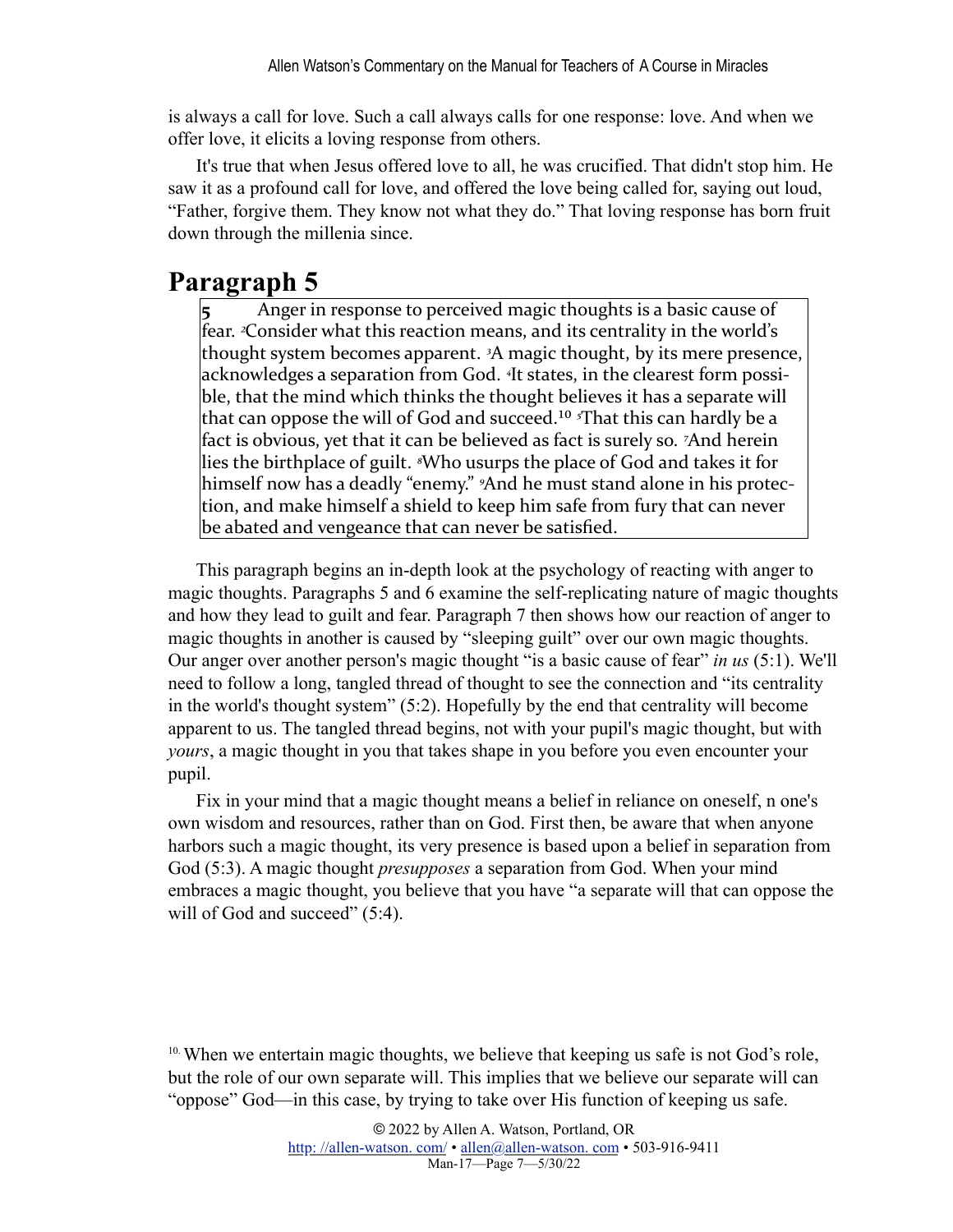<span id="page-7-1"></span>Obviously, no one can oppose God's will and succeed, if God be God. Nevertheless we are capable of believing that we can, and we do so believe (5:5). The belief is the birthplace of guilt  $(5:7)$ .<sup>11</sup> Anyone who presumes to take the place of God, opposing His will in some way, has made "a deadly 'enemy" for themself (5:8). Having "sinned" against God, we imagine that God is angry and will punish us. In other words, we feel guilty. Now we have to protect ourselves somehow from God's "fury that can never be abated and vengeance that can never be satisfied" (5:9).

#### **Paragraph 6**

**6** How can this unfair battle be resolved? <sup>2</sup>Its ending is inevitable, for its outcome must be death. <sup>3</sup>How then can one believe in one's defenses? <sup>4</sup>Magic again must help. <sup>5</sup>Forget the battle. <sup>5</sup>Accept it as a fact and then forget it. *7*Do not remember the impossible odds against you. *<sup>8</sup>Do* not remember the immensity of the "enemy," and do not think about your frailty in comparison. <sup>9</sup>Accept your separation, but do not remember how it came about. <sup>10</sup>Believe that you have won it, but do not retain the slightest memory of Who your great "opponent" really is. <sup>11</sup>Projecting your "forgetting" onto Him, it seems to you He has forgotten too.

We are still talking about your magic thought as a teacher of God, something that precedes any interaction with someone else. Having embraced a magic thought you believe that God desires to wreak vengeance on you. How can you possibly resolved an "unfair battle" between mortal you and Almighty God? (6:1) Your defeat is certain; you are going to die (6 :2). You're screwed! If you accept this evaluation you cannot possibly believe in any defense you construct (6:3). So, once again, you resort to magic (a belief in a supposed cause that can't really have any effect) (6:4). What does your ego have you do? "Forget the battle" (6:5). Pretend it doesn't exist and maybe it will just go away. Block it our of your mind. "Accept it as a fact and then forget it" (6:6).

This is known as *denial*, and we are very, very good at it. The Encyclopedia Britannica defines denial as follows:

"Denial is the conscious refusal to perceive that painful facts exist. In denying latent feelings of homosexuality or hostility, or mental defects in one's child, an individual can escape intolerable thoughts, feelings, or events."

So we deny the existence of the battle (6:7). We deny both God's wrath and our guilt that we think has evoked it. We forget the impossibility of winning (6:7). We simply refuse to think about how powerful God is and how weak we are (6 :8). We accept the "fact" that we are separate from God but we refuse to remember how that came to happen (6:9). (Of course, it never really happened!) We believe that somehow we've "won" our separation, without having any memory of the battle or who we were fighting (6:10). And

<span id="page-7-0"></span> $11.$  Notice that in the CE, there is no sentence number six. This is an error; the numbering will be corrected in future printings. It happened because sentences 5 and 6 in the FIP edition have been combined into a single sentence 5 in the CE.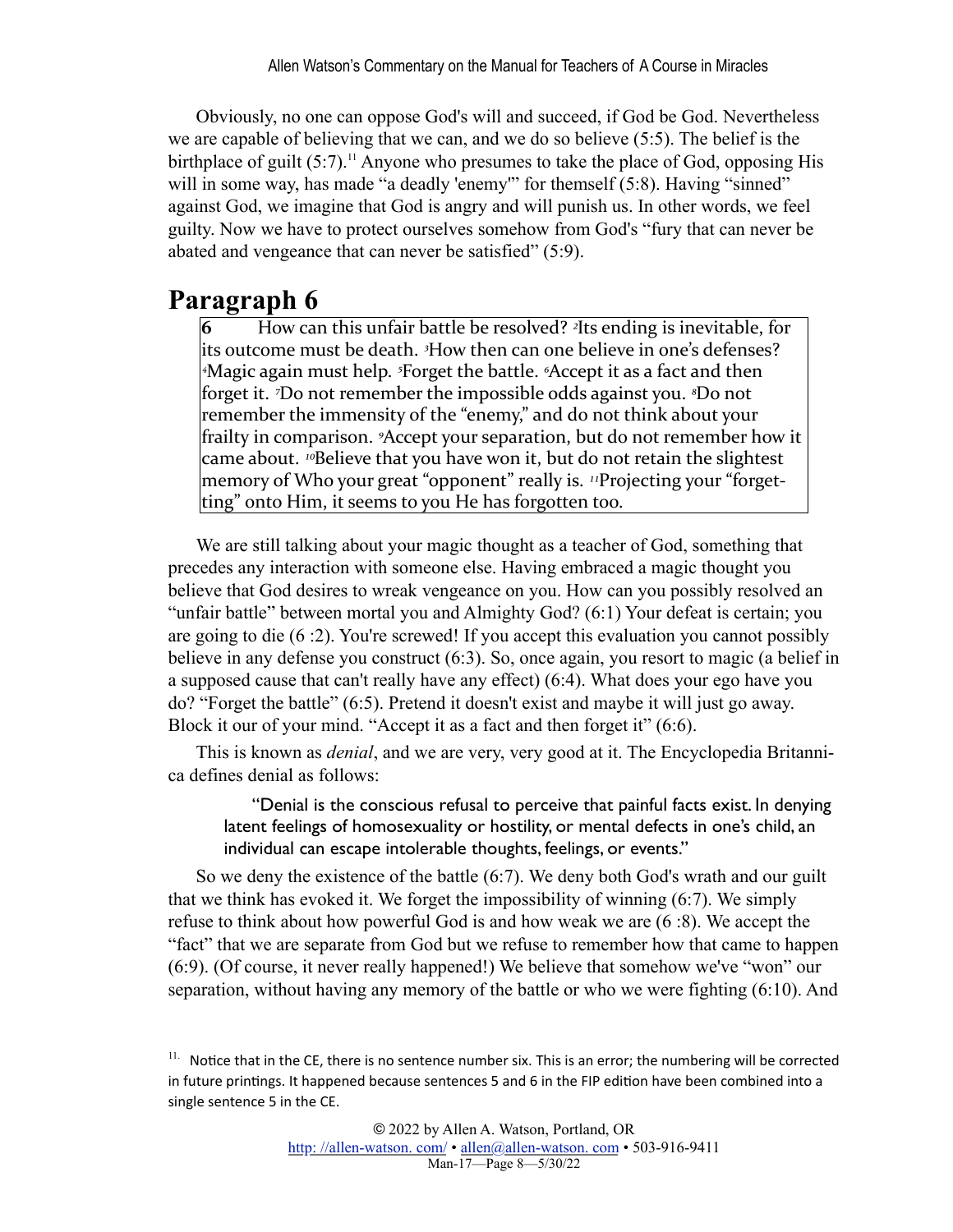as the *piece de résistance* we project *our* "forgetting" onto God; we believe that God has forgotten about us. No cause for fear now (6:11)!

Robert Perry's notes here include a quotation from the *Diagnostic and Statistical Manual of Mental Disorders, Third Edition*: "Magical thinking is when 'the person believes that his or her thoughts, words, or actions might...cause or prevent a specific outcome in some way that defies the normal laws of cause and effect.'" That's just what we do.

#### **Paragraph 7**

<span id="page-8-1"></span>But what will now be your reaction to all magic thoughts? <sup>2</sup>They can but reawaken sleeping guilt, which you have hidden but have not let go. *B*Each one says clearly to your frightened mind, "You have usurped the place of God. <sup>4</sup>Think not He has forgotten." <sup>5</sup>Here we have the fear of God most starkly represented,<sup>12</sup> for in that thought has guilt already raised madness to the throne of God Himself. <sup>*«*And now there is no hope. *<sup>7</sup>Except* to kill.</sup> <sup>*§*Here is salvation now. <sup>9</sup>An angry Father pursues His guilty Son. <sup>10</sup>Kill or be</sup> killed, for here alone is choice. <sup>11</sup>Beyond this there is none, for what was done cannot be done without. <sup>12</sup>The stain of blood can never be removed, and anyone who bears this stain on him must meet with death.

Okay. That has been all about *your* magic thinking, you, the teacher. All this has occurred in your mind. Now you are a teacher of God trying to assist or instruct someone else, advising them on a course of action trusting in God's direction. And *they* reject your advice and trust in their own magic thought. Given the state of your mind, how will you react? (7:1). The magic thought in the other person inevitably triggers your "sleeping guilt." You may have hidden it by denial, but you never let it go (7:2). When another person rejects your divinely guided advice and trusts in their own useless solution, the message you get is, "You have usurped the place of God. Think not He has forgotten" (7:3–4).

When you get angry at another's magic thought, you have believed that they are resisting God; they are sinful and in danger of retribution. But if they are, so are you, for your magic thoughts (7:5). Thus, your anger at them triggers fear *in you*. This is what sentence 5:1 meant when it said, "Anger in response to perceived

<span id="page-8-0"></span><sup>12.</sup> The statement that opened this discussion ("Anger in response to perceived magic thoughts is a basic cause of fear" [5:1]) has now been explained. We believe that we have usurped God's role. We feel profoundly guilty for this and now fear the wrath of our deadly "enemy." Believing we have no way of escape, we cope by forgetting the battle and concealing our guilt and fear deep in our unconscious. However, when we encounter magic thoughts—in ourselves or in others—it brings it all back up, since magic is one form of the original cause of it all. The sleeping fear and guilt are thus reawakened. This is especially so if we get angry at the magic thoughts of others, for that means that their magic is real and sinful, and therefore that, logically speaking, *ours* must be as well.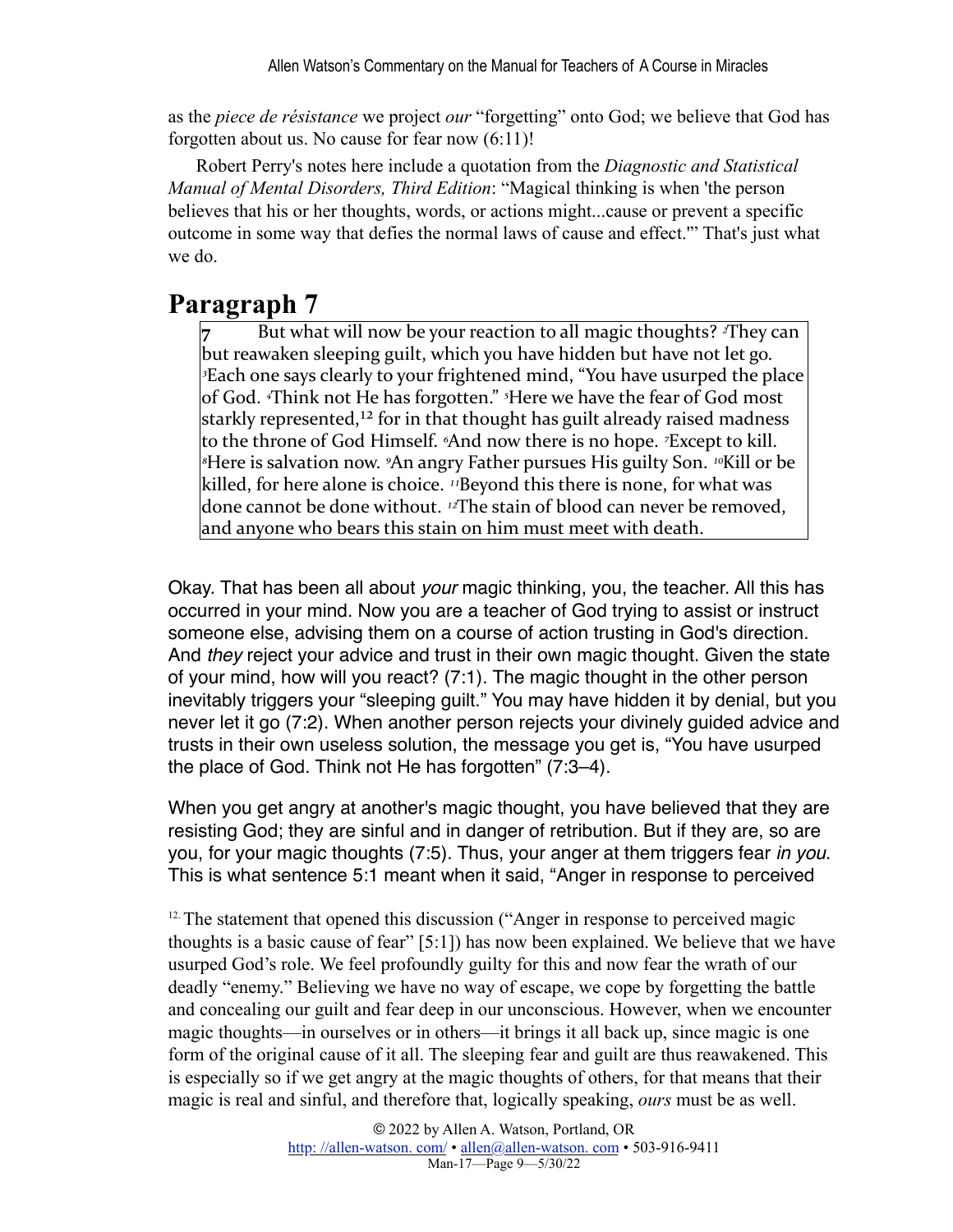magic thoughts is a basic cause of fear." Whether or not you believe in Puritan theology, you have just awakened fear that you and your pupil are both "sinners in the hands of an angry God." as Jonathan Edwards once titled his famous sermon.

You are probably unaware that you feel this way. Of course you are, because you have deliberately pushed it out of your mind and buried it in your unconscious. This battle with God is so overwhelmingly terrifying that your only defense has been to blot it from awareness. Your fragile peace of mind depends on keeping it buried. And now this other person dares to have a magic thought, and you get angry. Why? Because they have reawakened the memory of your battle with God.

So, to push it down again, you attack the other person, at least mentally. As Jesus says here, "There is no hope. Except to kill" (7:6 –7). The whole terrifying battle threatens to leak out:

"An angry Father pursues His guilty Son. Kill or be killed, for here alone is choice. Beyond this there is none, for what was done cannot be done without. The stain of blood can never be removed, and anyone who bears this stain on him must meet with death." (7:9–12)

That's what we are afraid of in our unconscious minds, whether we consciously believe it or not. How on earth can we ever escape from this dilemma? We are running away into chosen amnesia from a battle that does not exist over a "sin" of separation that never happened. Any direct attempt to address it leads to reinforcing the barriers in our minds, and indirect triggers like magic thoughts in others get morphed into anger, projecting blame for our discomfort on the other person instead of realizing it arises from within us. It seems hopeless.

#### **Paragraph 8**

Into this hopeless situation, God sends His teachers. <sup>2</sup>They bring the light of hope from God Himself. <sup>3</sup>There is a way in which escape is possible. *<sup>4</sup>It* can be learned and taught, but it requires patience and abundant willingness. <sup>*S*</sup>Given that, the lesson's manifest simplicity stands out like an intense white light against a black horizon, for such it is. <sup>*o*If</sup> anger comes from an interpretation and not a fact, it is never justified. <sup>7</sup>Once this is even dimly grasped, the way is open. <sup>*§*Now it is possible to take the next step.</sup> **<sup>∉The interpretation can be changed at last.** <sup>10</sup>Magic thoughts need not lead</sup> to condemnation, for they do not really have the power to give rise to guilt. <sup>11</sup>And so they can be overlooked, and thus forgiven in the truest sense.

This "hopeless" situation is the classroom for God's teachers (8:1). He sends us into these situations on purpose because we can "bring the light of hope from God Himself" (8:2). *Escape is possible* (8:3); that is our message. We can learn the way to escape, and we can teach it (8:4). All it takes is "patience and abundant willingness" (8:4).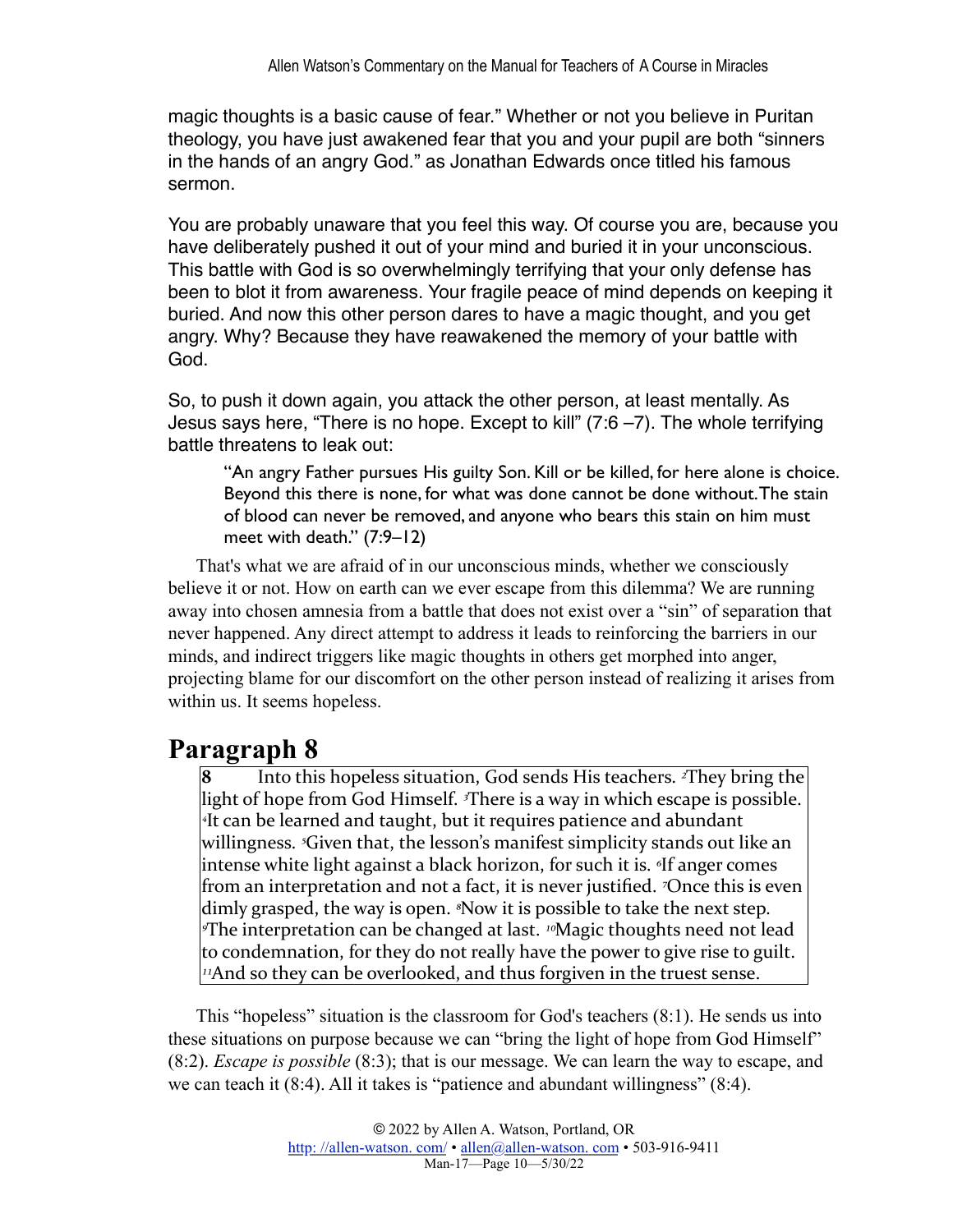Maybe you are thinking, "Oh! That's all!? I thought the Course said all it takes is *a little* willingness. What's this *abundant* thing?" It takes only a little willingness to overlook what isn't there, and let the truth be true in individual situations (T-26.VI.10:1 (CE), T-26.VII.10:1 (FIP)). To do it over and over, consistently, takes patience and abundant willingness. We musts do it over and over, perhaps hundreds of times a day. This is what qualifies someone as a teacher of God. The basic lesson is strikingly simple (8:5); it's learning to do it consistently that requires the patience and abundant willingness.

That simple lesson is that anger always comes from an interpretation, not a fact, and therefore is never justified (8:6). Anger arises, not from what the other person says or does, but from your interpretation of it. Get even a dim realization of that, and "the way is open" (8:7) . "Aha! The problem is with my thinking!" Once you realize that, the way is open for the next step: changing your thinking, changing your interpretation of what you see (8:8–9). You do not have to get angry at magic thoughts in others or fear your own because "they do not really have the power to give rise to guilt" (8:10). You can simply overlook them, which is to forgive them "in the truest sense" (9:11). Once again, the Course points us to forgiveness as our function, with a clear explanation of just what that looks like.

#### **Paragraph 9**

Madness but seems terrible. <sup>2</sup>In truth it has no power to make anything. <sup>3</sup>Like the magic which becomes its servant, it neither attacks nor protects. <sup>4</sup>To see it and to recognize its thought system is to look on nothing. <sup>*s*</sup>Can nothing give rise to anger? <sup>*«*Hardly so. *7*Remember then, teacher</sup> of God, that anger recognizes a reality that is not there. <sup>*§*Yet</sup> is the anger certain witness that you do believe in it as fact. <sup>*s*</sup>Now is escape impossible until you see you have responded to your own interpretation, which you have projected on an outside world. <sup>10</sup>Let this grim sword be taken from you now. <sup>11</sup>There is no death.<sup>13</sup> <sup>12</sup>This sword does not exist. <sup>13</sup>The fear of God is causeless. <sup>14</sup>But His love is cause of everything beyond all fear, and thus forever real and always true.

<span id="page-10-1"></span>"Madness but seems terrible" (9:1). That's a startling statement, isn't it? To me, madness has always seemed scary. How awful to be overtaken by delusions! But madness really "has no power to make anything" (9:2). We are speaking here of the madness just discussed: the insane notion that separation from God is desirable or even possible, with the even crazier idea that God gets threatened and insanely mad, wanting to punish us in eternal hell, and that blocking it all out of awareness somehow makes us safe and leads to happiness. Yes, it's crazy. But it has had exactly zero effects! We are not separate. We have not lost Heaven. God isn't angry. We don't need any defenses.

<span id="page-10-0"></span><sup>&</sup>lt;sup>13.</sup> Proverbs 12:28 (KJV): "In the way of righteousness is life; and in the pathway thereof there is no death."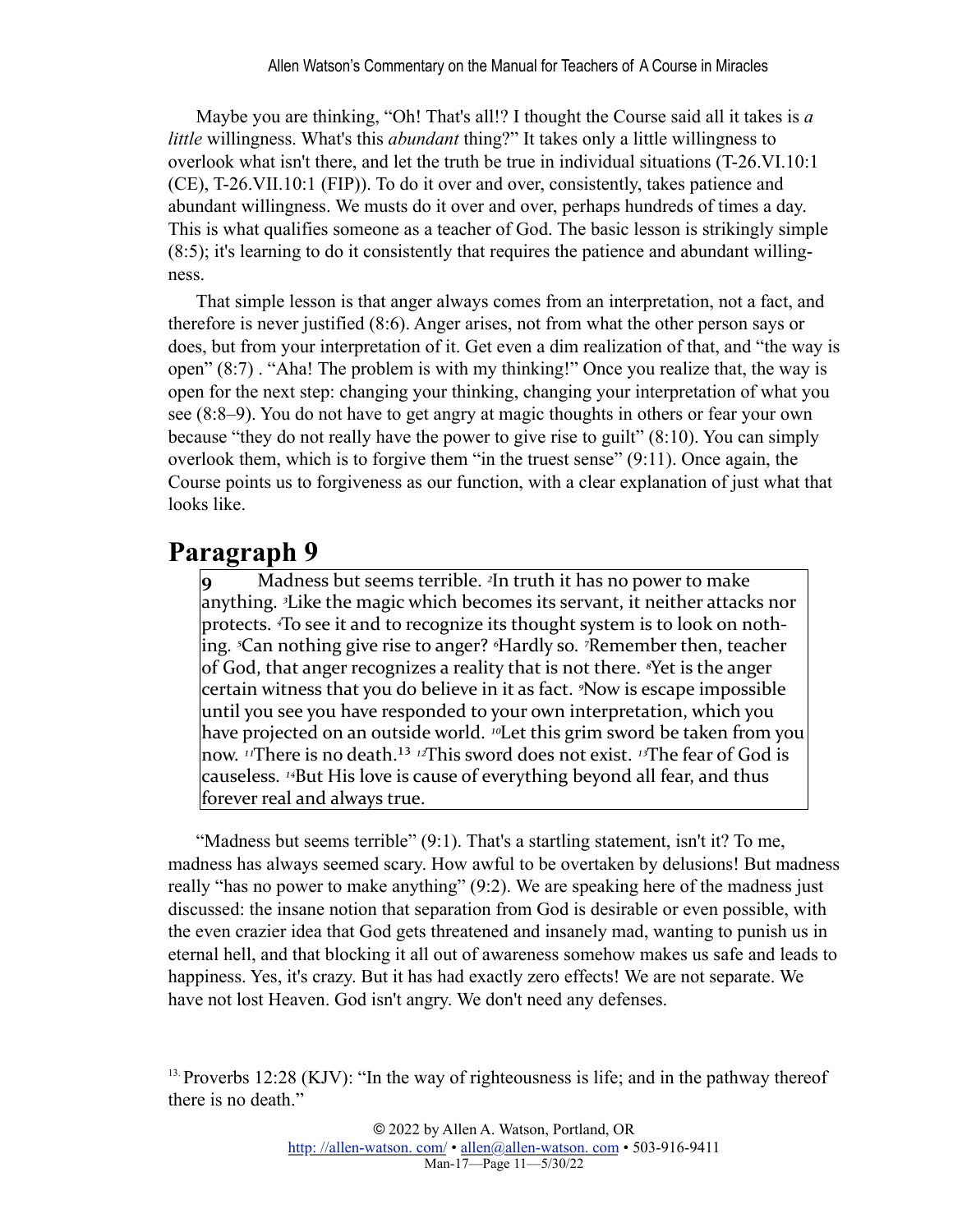When we are willing to look at the ego thought system, and to recognize it when it crops up in our heads, needn't be fearful. It's nothing to be afraid of. It is, in fact, nothing at all. How can this "nothing" in a brother or sister give rise to anger in us (9:5). It cannot (9:6). We need to realize that if we feel such anger rising in us we are giving reality to something that isn't really there; our anger is "certain witness" that we believe the delusion is the truth (9:7–8). Our anger at *their* insanity only demonstrates that we share it!

We're caught in an endless insane loop until we see that we are responding to our own interpretation, one we've projected onto the outside world (9:9). We've taken up a "sword" of attack to defend ourselves (needlessly) against God's wrath, which the other person is communicating to us through their magical behavior.. Let God take away that sword (9:10). We fear God wanting to kill us, but death does not exist (9:11). Nor does our defense (the sword of anger) exist (9:12). There is no reason to fear God (9:13). God's love is the "cause of everything beyond all fear, and thus forever real and always true"  $(9:14)$ .

The message we want to teach is the message we want to learn: You are innocent; God is not angry with us. God loves us forever, and is the cause of everything. There is no other cause. You are not separate from God, never have been, and never will be.